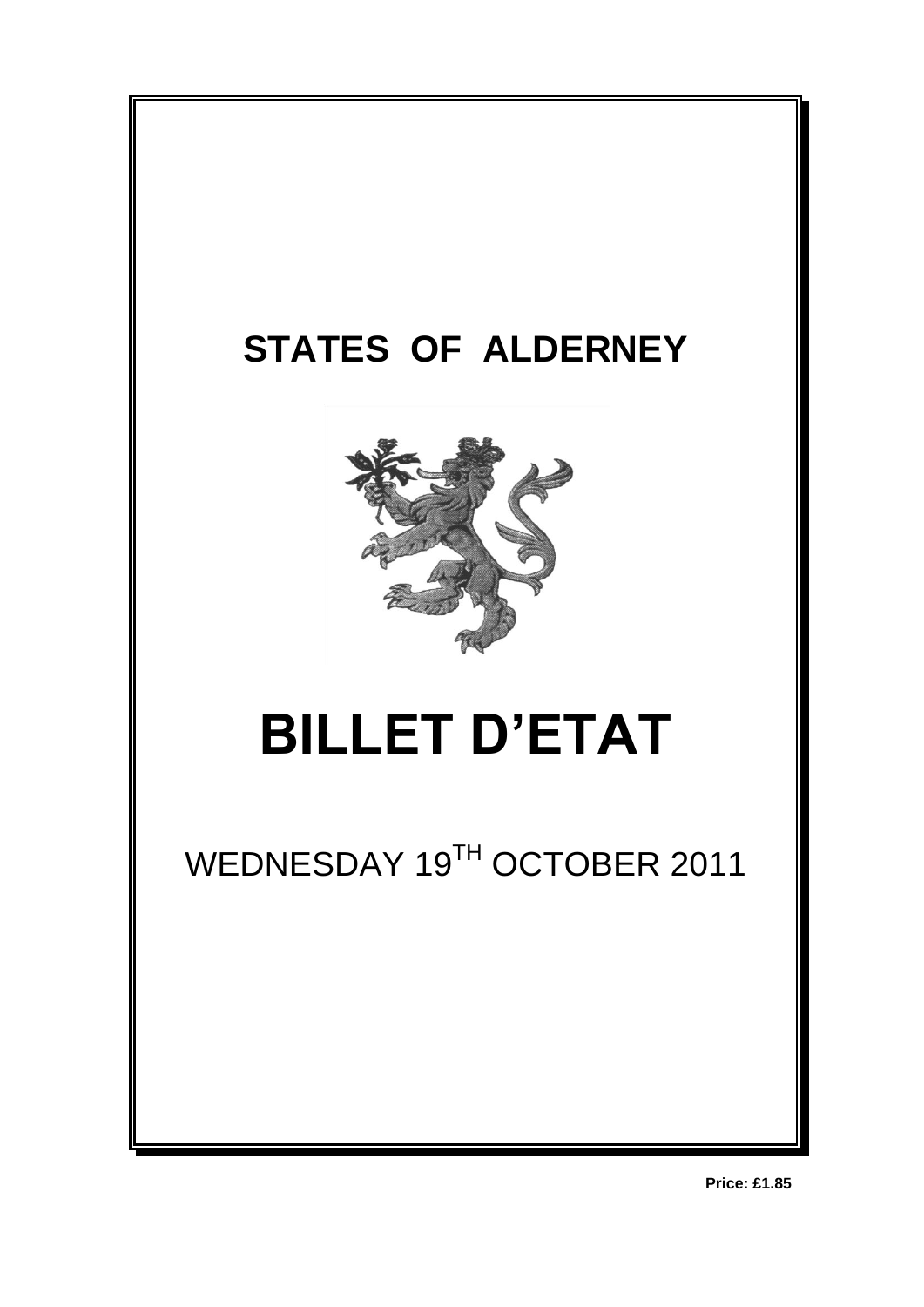#### **STATES OF ALDERNEY**

#### **BILLET D'ETAT FOR WEDNESDAY 19TH OCTOBER 2011**

#### **Members of the States:**

I have the honour to inform you that the Meeting of the States will be held at 5:30 pm on Wednesday  $19<sup>th</sup>$  October 2011. This will be preceded by the People's Meeting, which will be held on Wednesday 12<sup>th</sup> October 2011 at 7:00 p.m. in the Island Hall.

> W Stuart Trought President

#### **Item l The Alderney Potable Water Project - Phase 3**

The following letter was received by Mr Walden, Chairman of the General Services Committee:-

*"At their meeting on 21 September 2011 the States resolved to serve a notice on the respective owners of the land detailed below pursuant to and in accordance with Section 1(2) of The Compulsory Purchase (Alderney) Law, 1986 to approve the compulsory purchase of:* 

- *(a) all that freehold property registered on the Alderney Land Register under title number AY1482 and currently registered in the name of Jon Kay-Mouat (deceased) known as Parcel 178 – S.1, l'Aie, La Grande Blaye Alderney; and*
- *(b) all that freehold property registered on the Alderney Land Register under title number AY1486 and currently registered in the name of Harriett Amelia Gaudion (deceased) known as Parcel 81 – S.1, l'Aie, La Grande Blaye Alderney.*

*These two parcels of land are required for the siting of water tanks and ancillary equipment in connection with the States of Alderney Water Project. Notice has been served on the respective owners of the land (pursuant to and in accordance with Section 1(2) of The Compulsory Purchase (Alderney) Law, 1986) prior to the matter being returned to the States of Alderney to consider, and if thought fit, to resolve to acquire the property by compulsory purchase. There has been no communication received on the subject of compulsory purchase, although investigations into the heirs of Harriet Amelia Gaudion continue.* 

*The States are asked to decide:*

*Whether after consideration of the above report they are of the opinion:-*

- *1. That it would be in the public interest for the purposes of carrying out of the following public purpose, namely the siting of water tanks and ancillary equipment in connection with the States of Alderney Water Project, to acquire by purchase:*
	- *(a) all that freehold property registered on the Alderney Land Register under title number AY1482 and currently registered in the name of Jon Kay-Mouat (deceased) known as Parcel 178 – S.1, l'Aie, La Grande Blaye Alderney, and*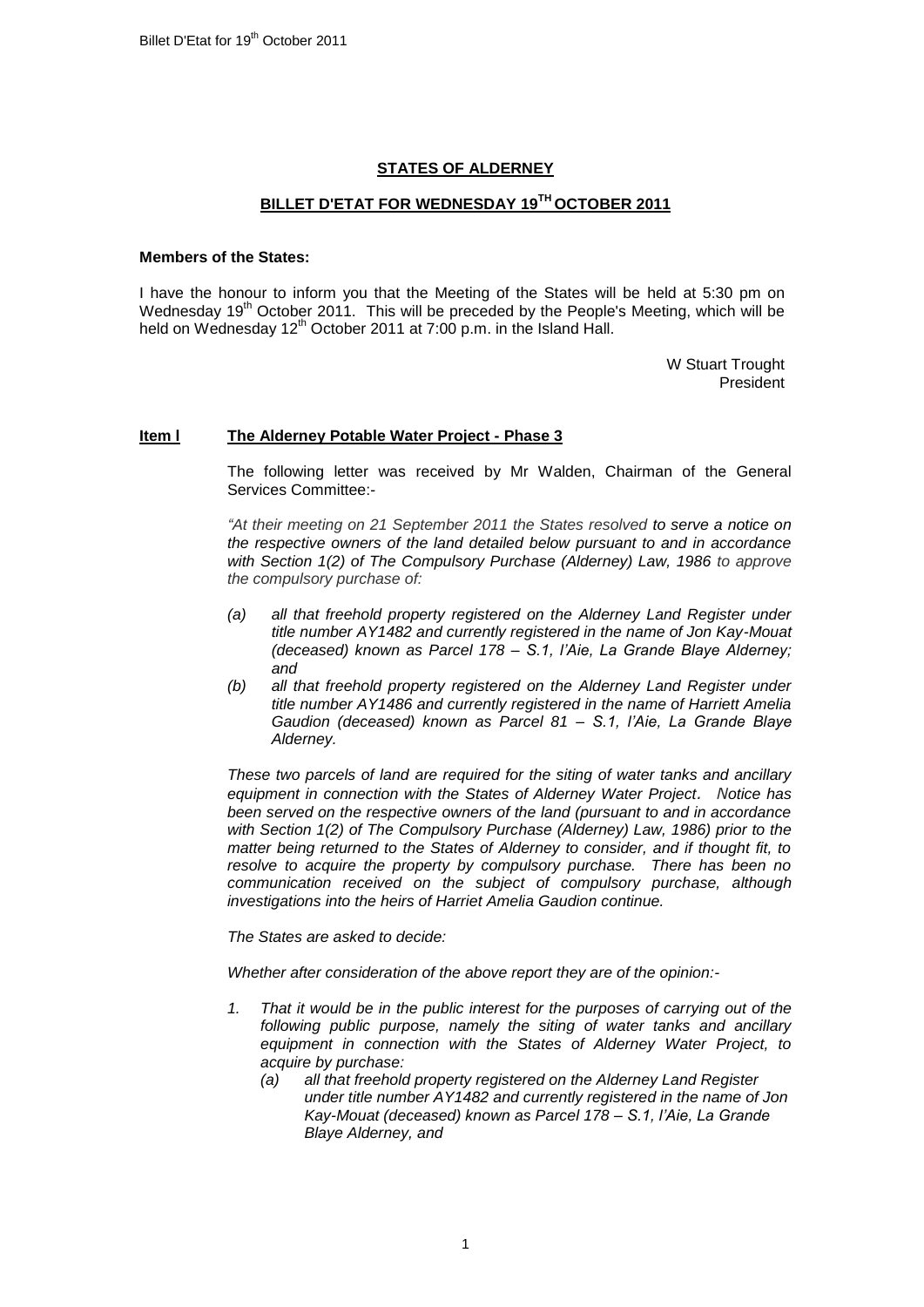*(b) all that freehold property registered on the Alderney Land Register under title number AY1486 and currently registered in the name of Harriett Amelia Gaudion (deceased) known as Parcel 81 – S.1, l'Aie, La Grande Blaye Alderney.*

> *W. Walden Chairman"*

**The States is asked to approve to acquire by compulsory purchase:**

- **(a) all that freehold property registered under title AY1482 (Parcel 178 – S.1, L'Aie, La Grande Blaye) in the Alderney Land Registry; and**
- **(b) all that freehold property registered under title AY1486 (Parcel 81 – S.1, L'Aie, La Grande Blaye) in the Alderney Land Registry.**

#### **Item ll Budgets for 2012 and Expected Outturn 2011**

The following letter has been received from Mr Beaman, Chairman of the Policy and Finance Committee:-

*"Under Section 58 of the Government of Alderney Law I am required to publish the proposed budgets for 2012 and report on the budget for 2011. The budget for 2012 is the result of much hard work by both States Members and the Civil Service. The resultant budget for 2012 is a team effort designed to enable us to*  run our public services whilst investing in new infrastructure and other capital *projects.*

#### *Revenue Account 2011*

*The revenue cash allocation from Guernsey for 2011 was £1,659,000. It is forecast that by the end of the year the States of Alderney will not have exceeded this amount.*

#### *Capital Account 2011*

*During 2011 the States has completed and paid for a number of capital projects. The Commercial Quay (excluding further work on the revetment) is complete and*  paid for. The New Connaught Care Home is complete and paid for, with the *exception of a small retention figure. The Water phase 2 project is complete and paid for, and Water phase 3 is under way.*

*2011 has been a year during which we have built up reserves for the future.*

#### *Revenue Account 2012*

*The revenue cash allocation from the States of Guernsey has been set at £1,875,000 for 2012 (including the use of the 200,000 capital allocation). There is an expectation that department managers will not exceed their agreed budgets.* 

*The Policy and Finance Committee will this year increase occupiers rate by RPIX. This follows a 0% rise in 2011. Water Rates which were due to rise by 10% in 2012 have been capped at 5% by careful management.*

*It is the intention that there will be no increase in staffing levels this year.*

*We continue to receive revenue from stamp sales, coin sales and bank interest. 2011 was a particularly good year for coin sales with the Royal Engagement and*